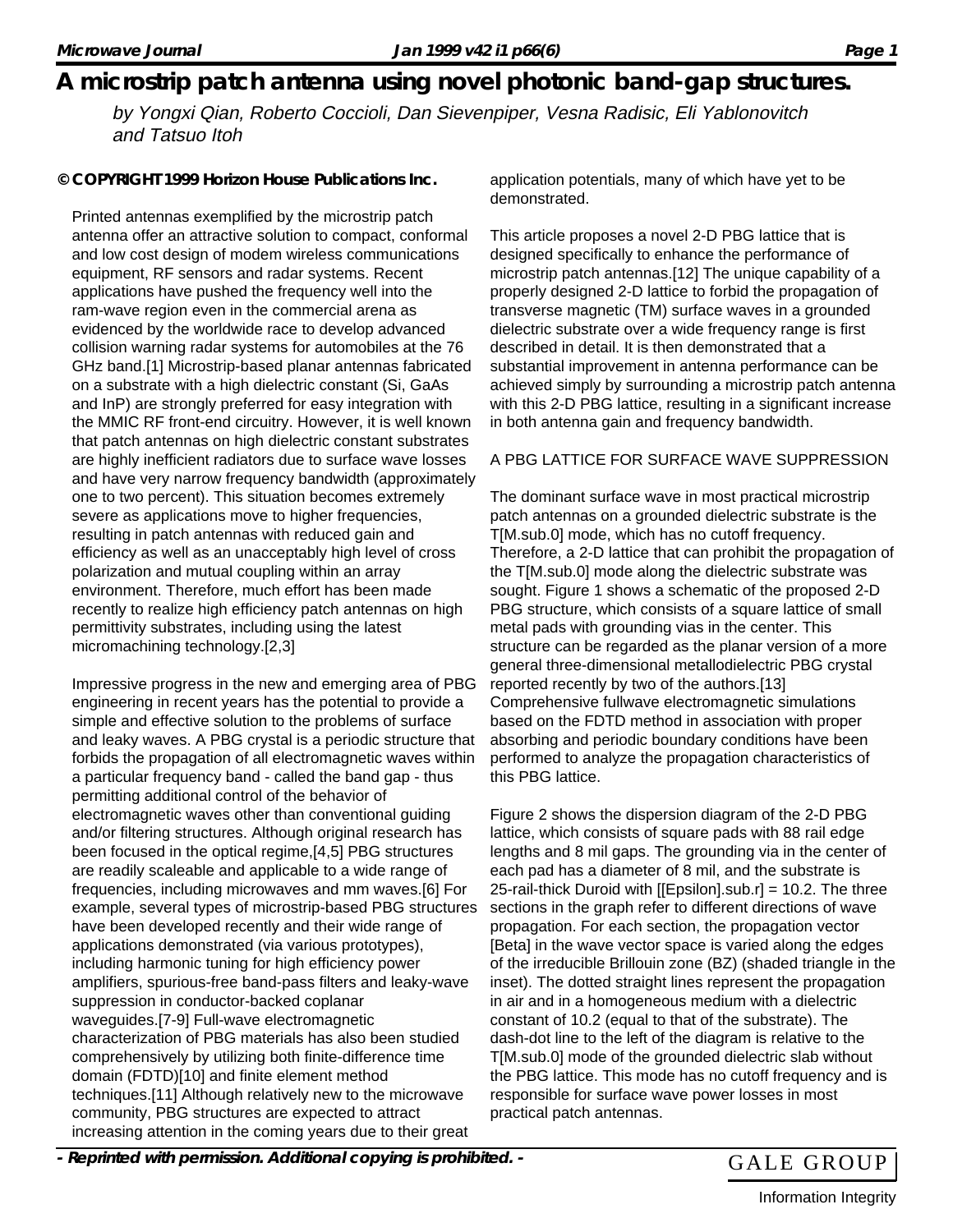# **A microstrip patch antenna using novel photonic band-gap structures.**

Meanwhile, the three continuous lines represent the lowest order modes of the PBG structure. It can be seen that two complete band gaps exist, which forbid propagation in the 8.60 to 12.66 GHz and 23.44 to 27.36 GHz frequency ranges regardless of the polarization and direction of wave propagation. Figure 3 shows the distribution of electric energy density as well as the electric and magnetic vector fields of the first mode at point  $X$  ([[Beta].sub.x] = [Pi]/a,  $[[Beta].sub.y] = 0$ ,  $[[Beta].sub.z] = 0$ ) of the BZ.. These quantities are shown for a single unit cell of the periodic structure and on the plane  $z = 0.44$  mm located inside the substrate and parallel to the ground plane. At point X of the BZ, this mode has a frequency of 8.48 GHz and a strong longitudinal component of the electric field located mainly in the gaps between metallic pads while the magnetic field circulates around the vias. Due to the presence of the strong longitudinal electric field component, this mode can be classified as a TM mode. The electric energy density and the electric and magnetic vector fields of the second mode at the same point X are also shown. The frequency of this mode for the chosen value of propagation constant is 19.02 GHz. This mode can be classified as TE because it has a strong longitudinal component of magnetic field and electric field mainly transverse to the direction of propagation. Consequently, the T[M.sub.0] surface wave cannot couple to this mode. In other words, the band gap for the TM surface wave spans the entire frequency range from 8.60 to 27.36 GHz. As a result, surface waves excited in the dielectric substrate by patch antennas, which have predominantly TM polarization, are suppressed, and improvement in both radiation efficiency and beam patterns is expected.

## PBG PATCH ANTENNA DESIGN

Once the proper PBG lattice for surface wave suppression has been determined, the PBG antenna design is straightforward. The patch antenna is designed in a conventional fashion by itself and then surrounded properly by the 2-D PBG lattice. Figure 4 shows a Ku-band prototype that was fabricated and tested. A reference patch antenna on a conventional dielectric substrate (without PBG lattice) has also been constructed for comparison. The substrate used is RT/Duroid with  $[Epsilon].sub.r] = 10.2$  and 25 mil thickness. An inset feed scheme is used here to match the patch antenna to a 50 [Omega] microstrip feedline, although other techniques such as offset feeding at the nonradiating edge, coaxial probe or aperture coupling may also be employed. The patch antenna is designed to work at approximately 14 GHz so that the T[M.sub.0] surface wave it excites into the substrate will be suppressed with the PBG lattice. The patch size is 120 mil x 168 mil. The position of the inset feed for optimal impedance matching is determined using

an in-house FDTD code that takes approximately three to five minutes on a Pentium II PC to produce the broadband frequency response of a typical patch antenna. The total width of the dielectric substrate is 800 mil for both the PBG and reference patch antenna, which corresponds to approximately one free-space wavelength at the center frequency. A relatively long (1.4[inches]) microstrip feedline is used to facilitate the E-plane pattern measurement.

### ANTENNA MEASUREMENT RESULTS

Figure 5 shows the measured input return loss ([S.sub.11]) of the PBG and reference patch antennas. The reference patch has a minimum return loss of -12 dB at the designed center frequency of 14 GHz and a bandwidth (SWR [less than] 2) of 1.6 percent. Although the return loss level can be improved by further optimization of the inset feed position, the bandwidth remains narrow (approximately one to two percent) on this type of high permittivity substrate.[2] On the other hand, the PBG patch antenna exhibited a measured peak return loss of -24 dB at 14.7 GHz and a bandwidth of 5.4 percent, which is 3.4-times wider than that of the reference patch.

Figure 6 shows the measured and H-plane radiation patterns of the two patch antennas, including both co- and cross-polarization patterns. While the patterns have been normalized for easy visualization, the peak power received by the PBG patch is 1.6 dB higher in the E plane and 1.8 dB higher in the H plane, indicating a clear increase in antenna gain. The slight discrepancy is believed to be caused by the difference in bending the rigid cable for Eand H-plane measurements. The measurement was taken at 14.15 GHz where the two patches have identical input return losses (-9.4 dB).

As can be seen, the PBG patch shows reduced radiation power along the dielectric substrate (90 [degrees] from broadside) and smaller ripples in its E-plane pattern, indicating an effective suppression of the T[M.sub.0] surface wave. The radiation power at the H-plane edges remains the same as that of the reference patch, which is expected since no surface wave is excited and propagates in that direction. The backlobe of the PBG patch is lower than that of the reference because of the same surface wave suppression effect. The slight asymmetry in the E-plane patterns is due to blocking of the SMA connector. It is also important to make sure that cross-polarizations do not degrade significantly with the introduction of the PBG lattice. The measured radiation pattern results show that the cross-polarization levels for the PBG antenna are below -14.7 and -19.1 dB in the E and H planes, respectively (which are only slightly worse than the reference patch).

- Reprinted with permission. Additional copying is prohibited. - GALE GROUP

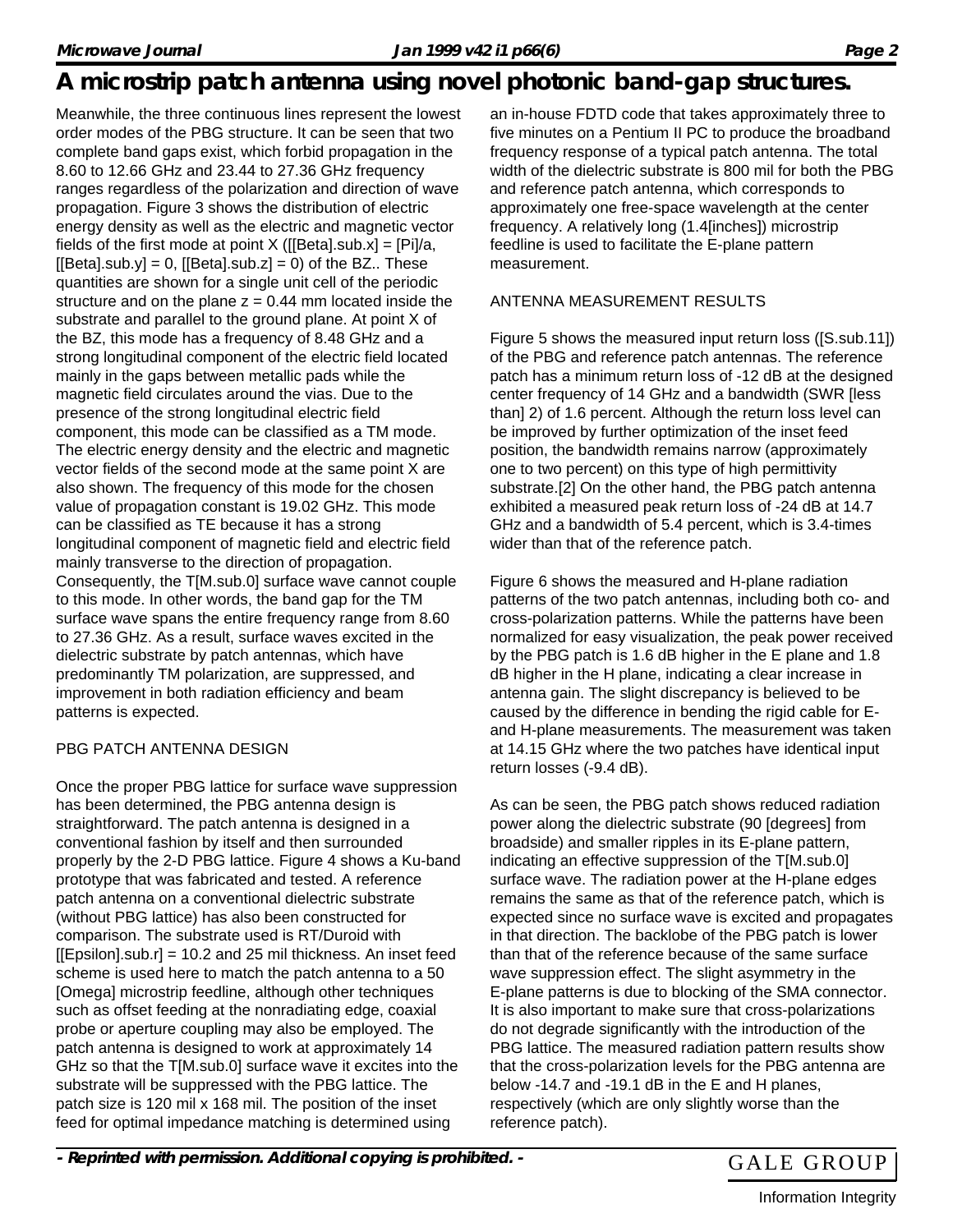## **A microstrip patch antenna using novel photonic band-gap structures.**

The gains of the two patch antennas have also been measured using a standard gain-transfer technique. The de-embedded gains of the PBG and reference patch are 6.77 and 5.16 dB, respectively, showing a 1.61 dB gain enhancement with the PBG antenna. This gain improvement is equivalent to a 45 percent increase in the effective radiated power in the antenna broadside assuming that everything else in the entire RF system is the same. Meanwhile, by integrating the radiation patterns to obtain the antenna directivities and comparing them with the measured gains, the radiation efficiencies of the two antennas may be calculated. The calibrated radiation efficiencies of the PBG and reference antennas are determined to be 85 and 83 percent, respectively.

It should be noted that the radiation efficiency measured in this way is the efficiency of total radiation, which should be close for both patch antennas since they are expected to dissipate similar amounts of metal and dielectric losses. However, the surface wave suppression effect as evidenced by the measured radiation patterns is important because it reduces the radiation energy along the substrate and backside of the antenna, which is the major cause of mutual coupling in an array environment.

It should also be noted that although it is possible to realize higher gain using an array of multiple patches, the associated feeding network is not only complicated but also introduces additional feedline losses that tend to reduce the gain. In addition, the array approach does not provide a direct solution to the surface wave problem as mentioned previously. On the other hand, the unique surface wave suppression capability of this new PBG structure might provide a promising solution to the notorious scan blindness problem in antenna array designs.

### **CONCLUSION**

A novel approach for gain and bandwidth enhancement of microstrip patch antennas based on the emerging PBG technology has been demonstrated. The design technique is simple to implement and fully compatible with standard planar fabrication technology. The multifold improvement in antenna performance (wider bandwidth, improved gain, lower backside radiation and beam shape control) makes this new design approach useful for a wide range of applications at microwave and mm-wave frequencies.

#### ACKNOWLEDGMENT

The authors wish to thank Professor Yahya Rahmat-Samii for kindly providing his antenna range. This work was supported by the US Army Research Office Multidisciplinary University Research Initiative (MURI)

under contracts DAAH0496-1-0389 and DAAH04-96-1-0005. This article is an expanded version of a paper originally presented at the 1998 IEEE Radio and Wireless Conference (RAWCON '98).

#### References

1. M. Singer, K.M. Strohm, J.F. Luy and E.M. Biebl, "Active SIMMWIC Antenna for Automotive Applications," IEEE MTTS International Microwave Symposium Digest, Denver, CO, June 1997, p. 1265.

2. G.P. Gauthier, A. Courtay and G.M. Rebeiz, "Microstrip Antennas on Synthesized Low Dielectric-constant Substrates," IEEE Transactions on Antennas Propagation, Vol. 45, August 1997, p. 1310.

3. M. Zheng, Q. Chen, P.S. Hall and V.E Fusco, "Broadband Microstrip Patch Antenna on Micromachined Silicon Substrates," Electronics Letters, Vol..34, January 1998, p. 3.

4. E. Yablonovitch, "Inhibited Spontaneous Emission in Solid-state Physics and Electronics," Physical Review Letters, Vol. 58, No. 20, May 1987, p, 2059.

5. J.D. Joannopoulos, R.D. Meade and J.N. Winn, Photonic Crystals, Princeton University Press, 1995.

6. L.J. Jasper and G.T. Tran, "Photonic Band Gap (PBG) Technology for Antennas," SPIE, Vol. 2843, 1996, p. 80.

7. V. Radisic, Y. Qian and T. Itoh, "Broadband Power Amplifier Using Dielectric Photonic Band-gap Structure," IEEE Microwave and Guided Wave Letters, Vol. 8, January 1998, p. 13.

8. V. Radisic, Y. Qian, R. Coccioli and T. Itoh, "Novel 2-D Photonic Band-gap Structure for Microstrip Lines," IEEE Microwave and Guided Wave Letters, Vol. 8, February 1998, p. 69.

9. Y. Qian, F.R. Yang and T. Itoh, "Characteristics of Microstrip Lines on a Uniplanar Compact PBG Ground Plane," presented at the 1998 Asia-Pacific Microwave Conference, Japan, December 1998.

10. F.R. Yang, Y. Qian, R. Coccioli and T. Itoh, "Analysis and Application of PBG Structures for Microwave Circuits," to appear in Electromagnetics, special issue on antenna and circuit applications with photonic band-gap material.

11. L. Zhang, N.G. Alexopoulos, "Finite-element-based Techniques for the Modeling of PBG Materials," to appear in Electromagnetics, special issue on antenna and circuit